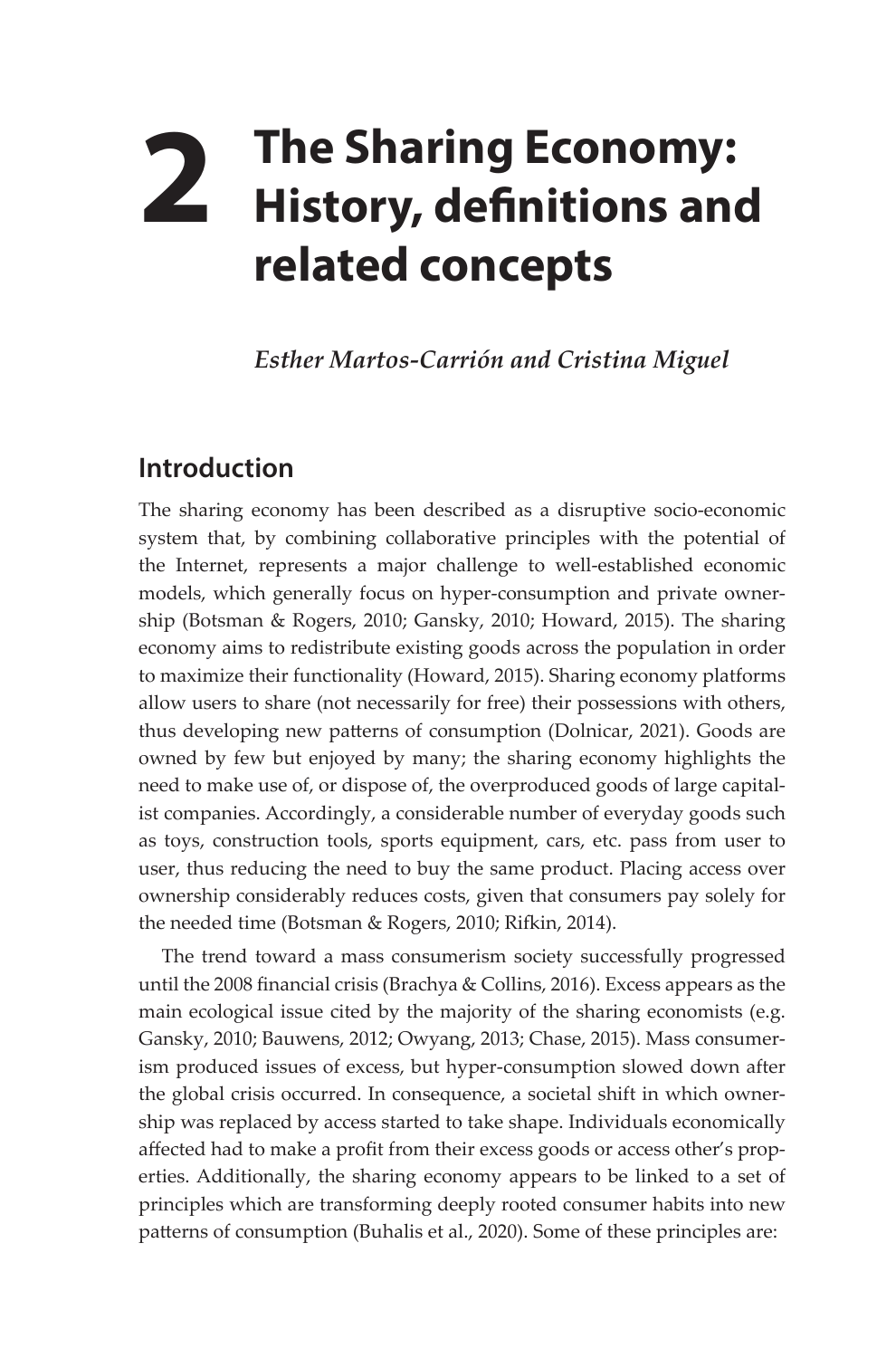- **1.** The prioritization of peer-to-peer (P2P) transactions via digital platforms designed for sharing, exchanging, swapping, gifting or trading goods or services, without requiring third parties or middlemen;
- **2.** The fostering of collaborative consumption and shared ownership, which have been defended as more cost-effective and environmentally friendly than individual consumption and private ownership; and
- **3.** The almost exclusive use of smartphones and computers for making electronic payments and other market-based actions.

(Gansky, 2010; Bauwens, 2012; Owyang, 2013; Rifkin, 2014).

This chapter explores the origins and main drivers that led to the emergence of the sharing economy phenomenon, as well as the definitions of the concept of the sharing economy, which has also been defined in terms of 'peer to peer', 'on-demand', platform, or collaborative economy (Bauwens, 2012; Selloni, 2017), collaborative consumption (Botsman & Rogers, 2010; Hamari et al., 2016), or crowd-based capitalism (Sundararajan, 2016), among several other names. Finally, the chapter questions what makes the sharing economy similar to or different from other contemporary economic paradigms, such as the circular economy, the gig economy, and the gift economy.

## **A short history of the sharing economy**

At the end of the 1990s, the appearance of the World Wide Web and the convergence of different dynamics led to the emergence of a number of Internet companies that took financial risks in the hope of profit. Curran (2012) explains that in this period, the evangelical idea was that the Internet was fostering a 'New Economy' where start-ups could compete with big corporations. In 1995, the first large P2P online market, eBay, was founded. This platform introduced a new concept of business, where independent buyers and sellers were able, for the first time, to make profit out of their properties through a virtual community. Later in 1996, it was Craigslist which also played an important role in the history of online platforms. Craigslist was launched as an entire self-managed, decentralized, open and transparent system designed for and by peers willing to advertise their services. However, it was not until 1999 when the pioneering P2P music sharing platform Napster largely disrupted traditional businesses, with its philosophy of 'I need… you have…', which allowed its users to share high-quality music files for free (Botsman & Rogers, 2010).

In general, advances in computational systems, combined with affordable devices, facilitated the expansion of digital economies. At this point, Silicon Valley played an important role in developing disruptive initiatives.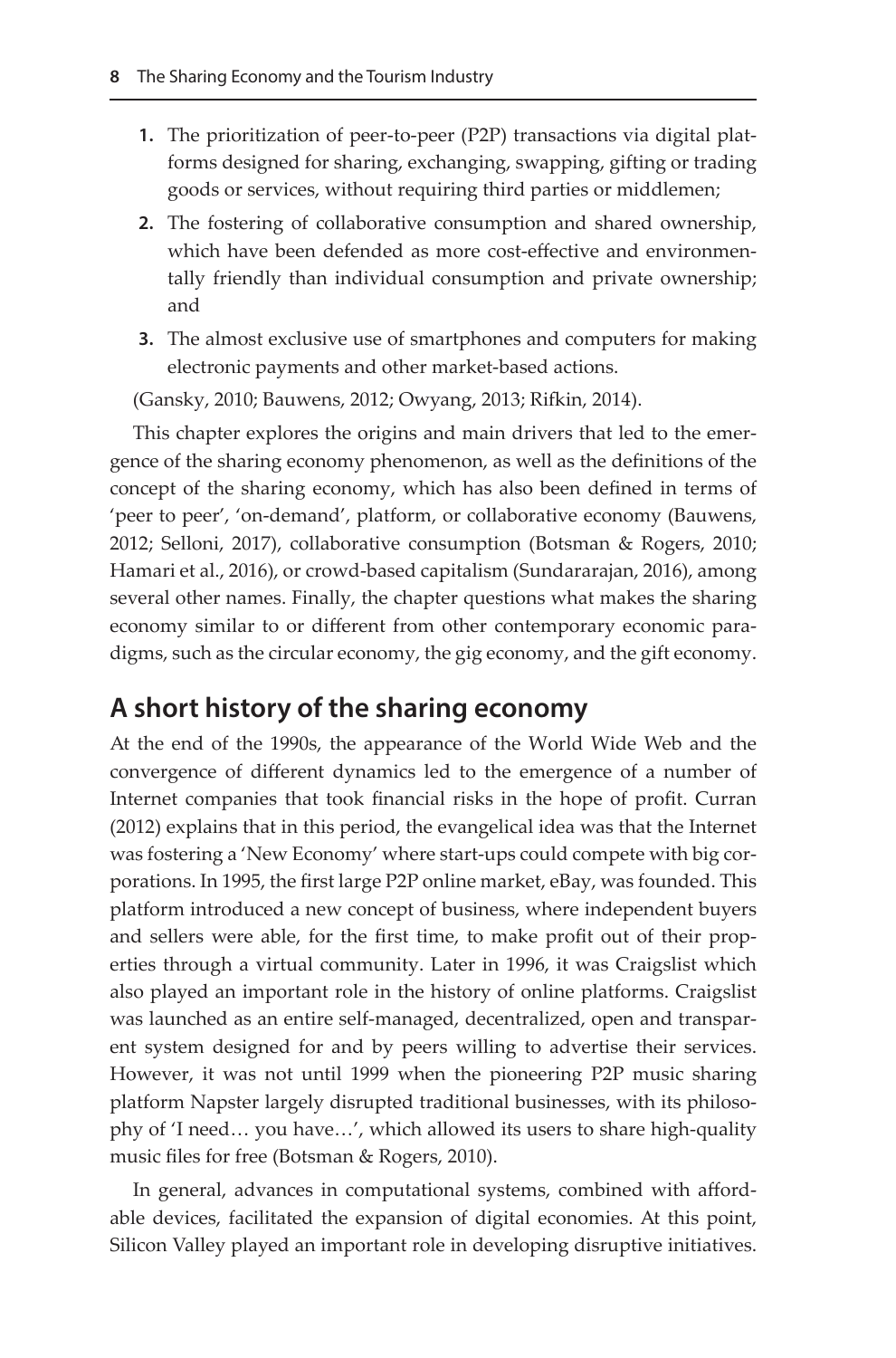Young entrepreneurs took advantage of the benefits offered by digital environments: the costs required to code a business were substantially lower than the costs needed to build a brick and mortar company, risks were lower and only a few developers were necessary to sustain the whole system. Start-ups were mainly concentrated around Silicon Valley and created what was labelled the dot.com bubble, which burst in the early 2000s (Valliere & Peterson, 2004). Fuchs (2014) points to the low number of Internet users at the end of the 1990s as the main cause of the failure of most of these projects.

Building on O'Reilly and Battelle (2009), Fuchs (2014) explains how Web 2.0 emerged after the dot.com crisis in order to create new Internet business models and ways of monetizing traffic, where the main source of value comes from the users who co-create value. As Ritzer and Jurgenson (2010) note, with the advent of Web 2.0, users became *prosumers*: both producers and consumers. Prosumers play an important role in developing peer production within the sharing economy (Howard, 2015). In the very beginning of the 21st century, early sharing economy platforms started to appear across the US and Europe (e.g., Zipcar, Carpooling, HomeExchange, FreeCycle and CouchSurfing), which incorporated reputation systems. The evolution of the Web, which enables the combination of multiple features, such as location by GPS, instant messaging, online payments, rating systems, and the integration of social networks, greatly contributed to creating new ways of C2C (consumer-to-consumer) commerce in which large communities are digitally connected (Benkler, 2004). Drawing a temporal line, it was Benkler who, in 2004, emphasized the collaborative behaviour of large online communities based essentially on open and free sharing of information through decentralized networks. His studies on virtual collaborative systems were rapidly followed by other authors like Tapscott and Williams (2006), Lessig, (2008), Shirky (2008), Leadbeater (2009), Bauwens (2012) or Rifkin (2014). Sharing has long been an intrinsic element in many Internet-mediated interactions. It is not uncommon to see this behaviour in early stages, when sharing intangible elements such as code (hacker culture), digital products, or opinions in bulletin boards gave birth to dynamic online communities (Belk, 2007). What was previously understood as the 'gift economy' was redefined as the 'sharing economy', following the trend of the broad use of the notion of sharing (John, 2013).

An important element in the sharing economy is to generate trust among users as this enhances social value. Although trust between peers fosters successful exchanges within sharing economy communities, lack of trust greatly discourages individuals to share their own goods or spaces with others (Gansky 2010; Stephany, 2015). The appearance of reputation systems, which fundamentally enable people to evaluate each other's services by